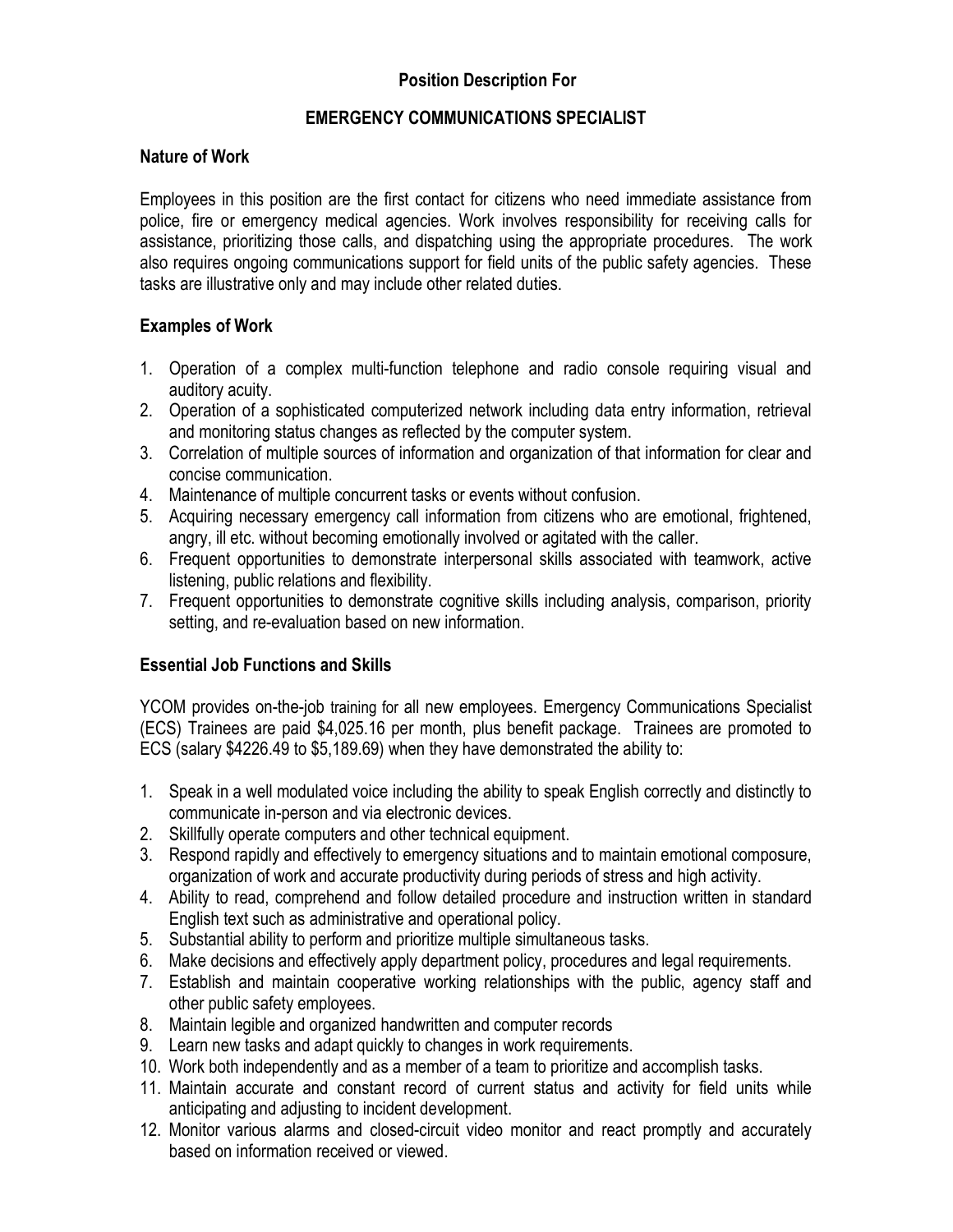- 13. Troubleshoot and accurately maintain telephone, radio and computer systems and data as directed.
- 14. Learn geographic area within probationary period and use knowledge effectively in decisionmaking and resource management.
- 15. Maintain reliable work attendance record, including reporting to work on time.

## Qualifications and Requirements

- 1. All candidates must be at least 18 years of age and possess a high school diploma or equivalent.
- 2. Candidates must have the ability to read and write English and possess math skills at a  $12<sup>th</sup>$ grade level or higher.
- 3. Candidates must successfully complete a series of written, oral, psychological, typing and multi-tasking tests.
- 4. Candidates must be willing to enter into a Pre-Employment Agreement.
- 5. Successful candidates must meet all Department of Public Safety Standards and Training Medical Standards as outlined in Oregon Administrative Rule 259-008-0011(3).
- 6. Successful candidates are subject to a complete background investigation including fingerprinting, criminal history and drug screening. Record of serious convictions will result in disqualification.
- 7. The successful applicant must achieve state certification for "Emergency Medical Dispatch" and "Basic Telecommunicator" prior to the end of the 12-month probationary period. Training is provided by the employer.
- 8. Employees are required to have and maintain the ability to work weekends, holidays and various rotating day, evening and night work schedules to ensure adequate staffing for 24-hour operation. The days and hours of each shift may vary based on the needs of the center. Shifts rotate/change at three-month intervals. The ability to work overtime is a required job function after training is complete.
- 9. Employees are required to report for work during inclement weather conditions and during natural and manmade disasters.

# Physical Abilities

- 1. Must have the ability to hear and understand sound sources coming through a communications headset and/or radio and/or standard telephone receiver.
- 2. Have the ability to hear and understand other outside sound sources while wearing a communications headset (i.e., the ability to hear sound sources not coming through the headset, ability to hear out of both ears).
- 3. Must have the ability to read and discern visual images on a variety of media, including the ability to read and understand maps and the ability to distinguish between colors on a colorcoded computer screen.
- 4. Requires keyboarding proficiency at level needed to accomplish the work and maintain timelines required by the Department. Minimum 2500KPH.
- 5. Must have the ability to remain seated at the same workstation for 8 to 15 hours at a time with minimal breaks while handling varying levels of work activity.
- 6. Upper body mobility and finger dexterity sufficient to accomplish essential functions of position.

Applications are available online at www.ycom911.org or at the McMinnville Police Department, 121 SW Adams St, McMinnville, OR 97128. For further information or to have an application mailed, please call (503) 434-6500.